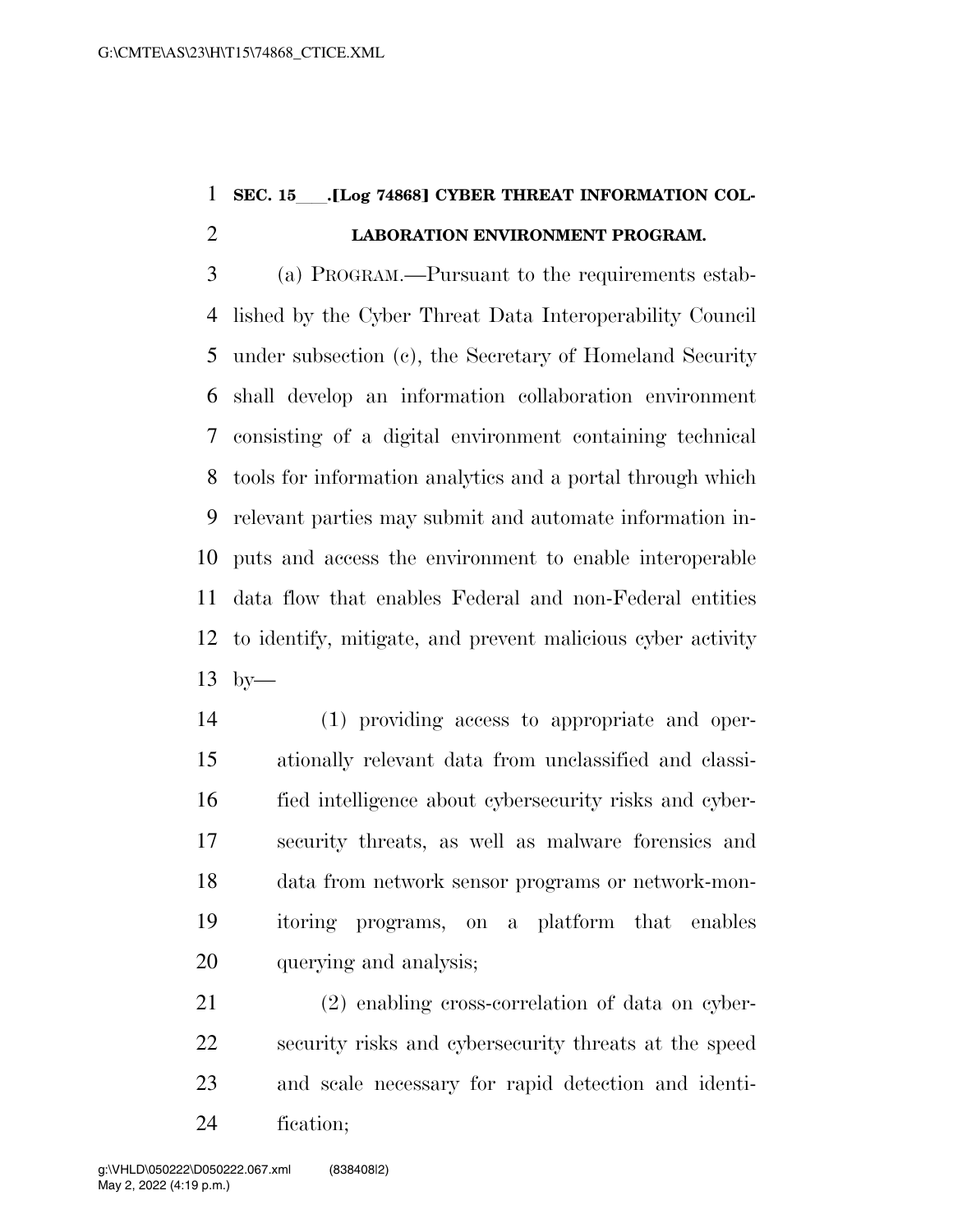| $\mathbf{1}$   | (3) facilitating a comprehensive understanding        |
|----------------|-------------------------------------------------------|
| $\overline{2}$ | of cybersecurity risks and cybersecurity threats; and |
| 3              | (4) facilitating collaborative analysis between       |
| $\overline{4}$ | the Federal Government and public and private sec-    |
| 5              | tor critical infrastructure entities and information  |
| 6              | sharing and analysis organizations.                   |
| 7              | (b) IMPLEMENTATION OF INFORMATION COLLABO-            |
| 8              | RATION ENVIRONMENT.                                   |
| 9              | $(1)$ EVALUATION.—                                    |
| 10             | (A) IN GENERAL.—Not later than 180                    |
| 11             | days after the date of the enactment of this          |
| 12             | Act, the Secretary of Homeland Security, acting       |
| 13             | through the Director of the Cybersecurity and         |
| 14             | Infrastructure Security Agency of the Depart-         |
| 15             | ment of Homeland Security, shall—                     |
| 16             | (i) identify, inventory, and evaluate                 |
| 17             | existing Federal sources of classified and            |
| 18             | unclassified information on cybersecurity             |
| 19             | threats;                                              |
| 20             | (ii) evaluate current programs, appli-                |
| 21             | cations, or platforms intended to detect,             |
| 22             | identify, analyze, and monitor cybersecu-             |
| 23             | rity risks and cybers ecurity threats;                |
| 24             | (iii) consult with public and private                 |
| 25             | sector critical infrastructure<br>entities<br>to      |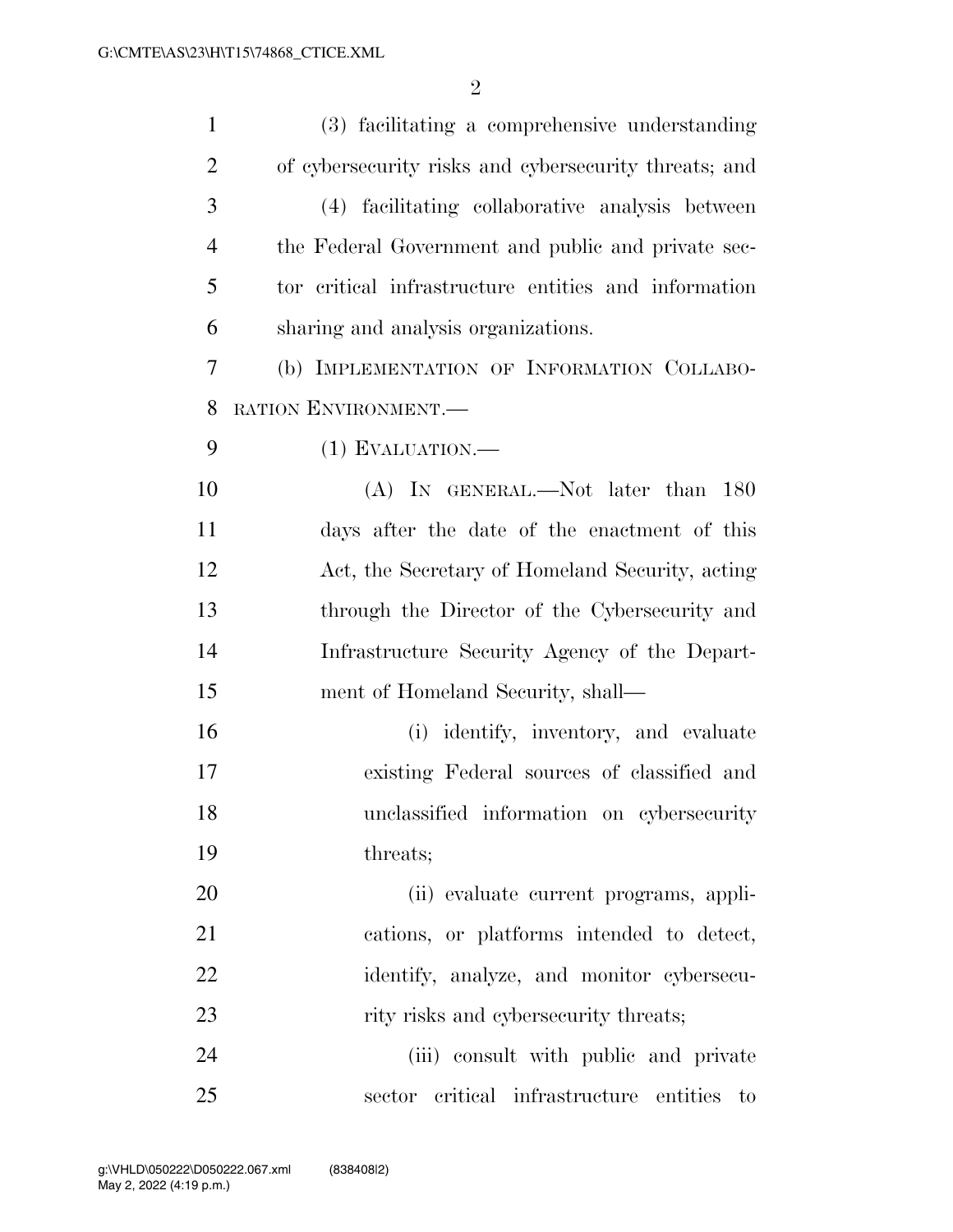|   | identify public and private critical infra- |
|---|---------------------------------------------|
|   | structure cyber threat capabilities, needs, |
| 3 | and gaps; and                               |

 (iv) identify existing tools, capabilities, and systems that may be adapted to achieve the purposes of the information collaboration environment developed pursu- ant to subsection (a) to maximize return on investment and minimize cost.

 (B) NATIONAL SECURITY SYSTEMS.— Nothing in this paragraph shall apply to a na- tional security system, or to cybersecurity threat intelligence related to such systems, without the consent of the relevant element of the intelligence community.

(2) IMPLEMENTATION.—

17 (A) IN GENERAL.—Not later than one year after completing the evaluation required under paragraph (1)(A), the Secretary of Homeland Security, acting through the Director of the Cy- bersecurity and Infrastructure Security Agency, shall begin implementation of the information collaboration environment developed pursuant to subsection (a).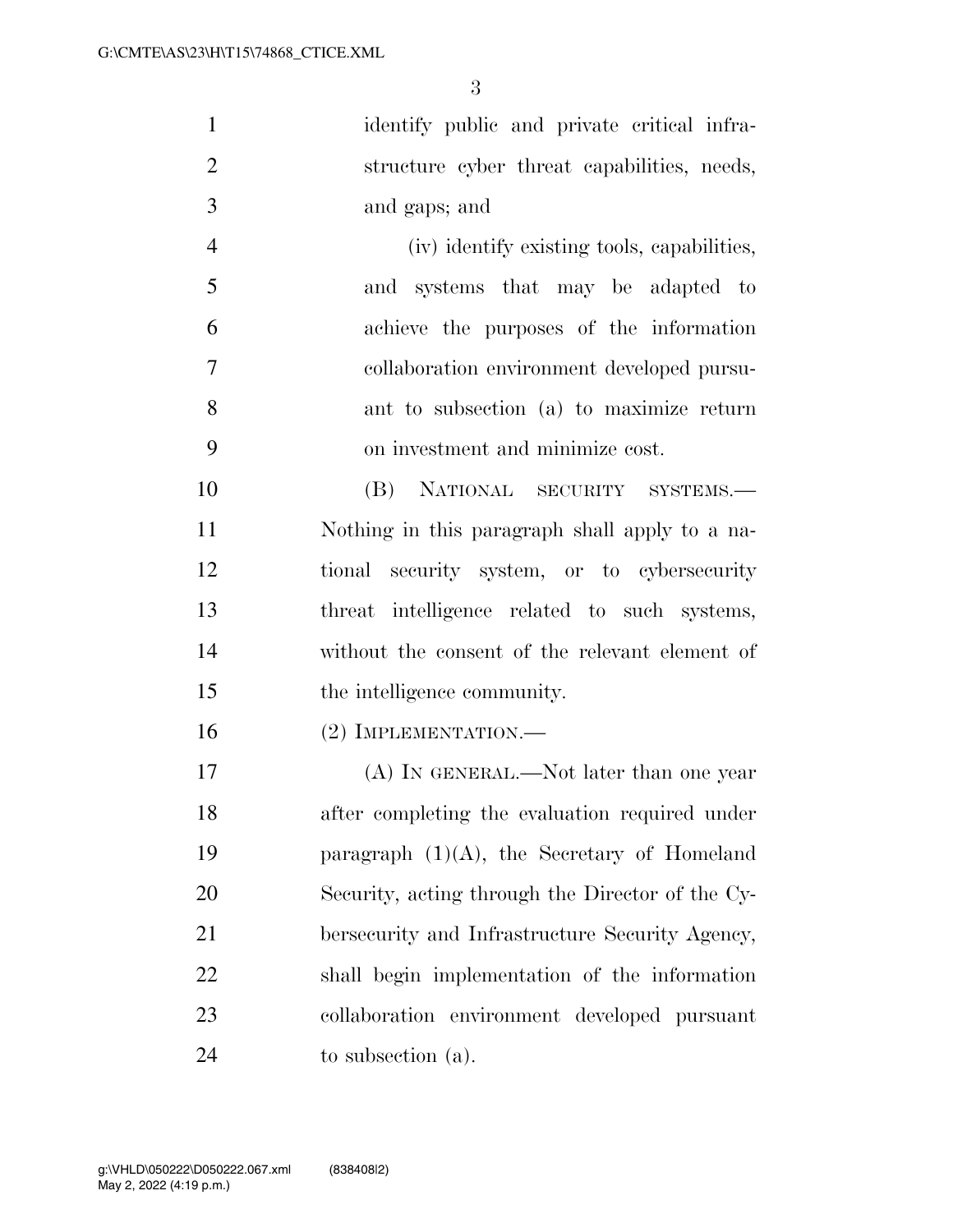| $\mathbf{1}$   | (B) REQUIREMENTS.—The information                |
|----------------|--------------------------------------------------|
| $\overline{2}$ | collaboration environment and the technical      |
| 3              | tools for information analytics under subsection |
| $\overline{4}$ | $(a)$ shall—                                     |
| 5              | (i) operate in a manner consistent               |
| 6              | with relevant privacy, civil rights, and civil   |
| 7              | liberties policies and protections, including    |
| 8              | such policies and protections established        |
| 9              | pursuant to section 1016 of the Intel-           |
| 10             | ligence Reform and Terrorism Prevention          |
| 11             | Act of 2004 (6 U.S.C. 485);                      |
| 12             | (ii) reflect the requirements set forth          |
| 13             | by the Cyber Threat Data Interoperability        |
| 14             | Council under subsection (c);                    |
| 15             | (iii) enable integration of current ap-          |
| 16             | plications, platforms, data, and informa-        |
| 17             | tion, including classified information, in a     |
| 18             | manner that supports the voluntary inte-         |
| 19             | gration of unclassified and classified infor-    |
| 20             | mation on cybersecurity risks and cyberse-       |
| 21             | curity threats;                                  |
| 22             | (iv) incorporate tools to manage ac-             |
| 23             | cess to classified and unclassified data, as     |
| 24             | appropriate;                                     |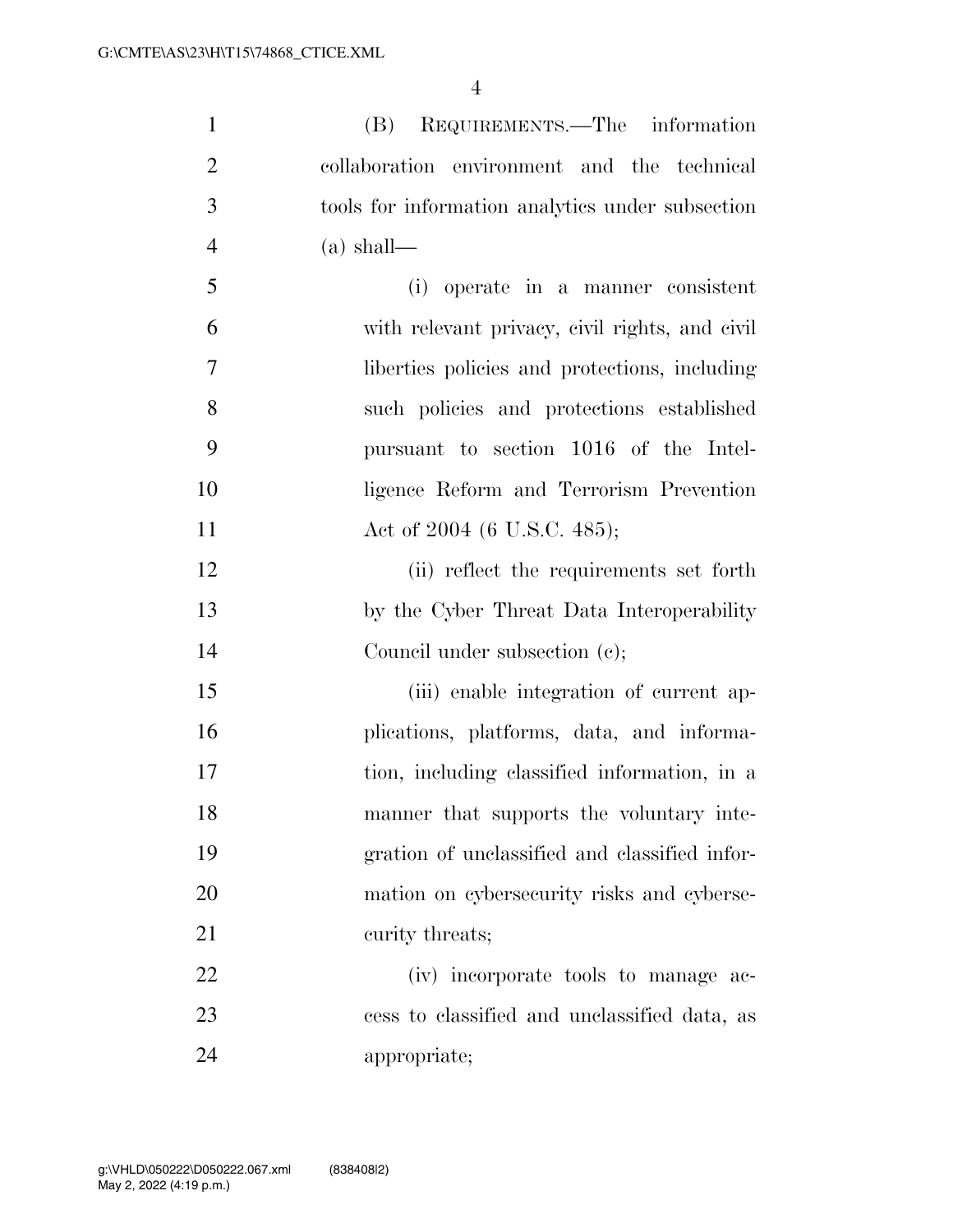| $\mathbf{1}$   | (v) ensure accessibility by Federal en-                  |
|----------------|----------------------------------------------------------|
| $\overline{2}$ | tities that the Secretary of Homeland Se-                |
| 3              | curity, in consultation with the Director of             |
| $\overline{4}$ | National Intelligence, the Attorney Gen-                 |
| 5              | eral, and the Secretary of Defense, deter-               |
| 6              | mines appropriate;                                       |
| $\tau$         | (vi) allow for access by public and pri-                 |
| 8              | vate sector critical infrastructure entities             |
| 9              | and other private sector partners, at the                |
| 10             | discretion of the Secretary of Homeland                  |
| 11             | Security and after consulting the appro-                 |
| 12             | priate Sector Risk Management Agency;                    |
| 13             | (vii) deploy analytic tools across clas-                 |
| 14             | sification levels to leverage all relevant               |
| 15             | data sets, as appropriate;                               |
| 16             | (viii) identify tools and analytical soft-               |
| 17             | ware that can be applied and shared to                   |
| 18             | manipulate, transform, and display data                  |
| 19             | and other identified needs; and                          |
| 20             | (ix) anticipate the integration of new                   |
| 21             | technologies and data streams, including                 |
| 22             | data from network sensor programs or net-                |
| 23             | work-monitoring programs deployed<br>$\operatorname{in}$ |
| 24             | support of non-Federal entities.                         |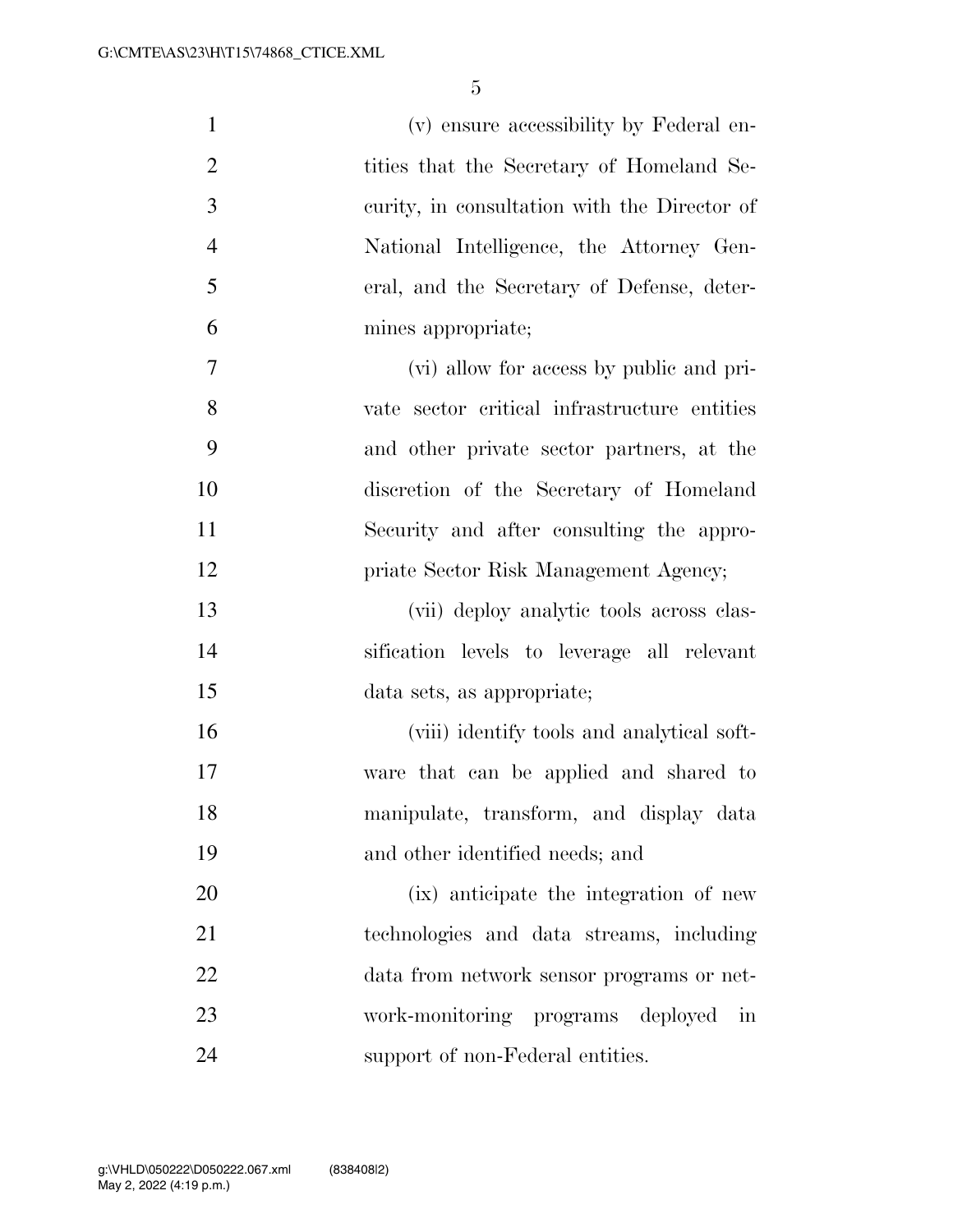(C) ACCESS CONTROLS.—The owner of any data shared in the information collaboration en- vironment shall have the authority to set access controls for such data and may restrict access to any particular data asset for any purpose, in- cluding for the purpose of protecting intel- ligence sources and methods from unauthorized disclosure in accordance with section 102A(i) of the National Security Act (50 U.S.C. 3024(i)). (3) ANNUAL REPORT REQUIREMENT ON THE IMPLEMENTATION, EXECUTION, AND EFFECTIVE- NESS OF THE PROGRAM.—Not later than one year after the date of the enactment of this Act and an- nually thereafter, the Secretary of Homeland Secu- rity shall submit to the appropriate congressional committees a report that details— (A) Federal Government participation in the information collaboration environment, in- cluding the Federal entities participating in the environment and the volume of information shared by Federal entities into the environment; (B) non-Federal entities' participation in the information collaboration environment, in-

cluding the non-Federal entities participating in

the environment and the volume of information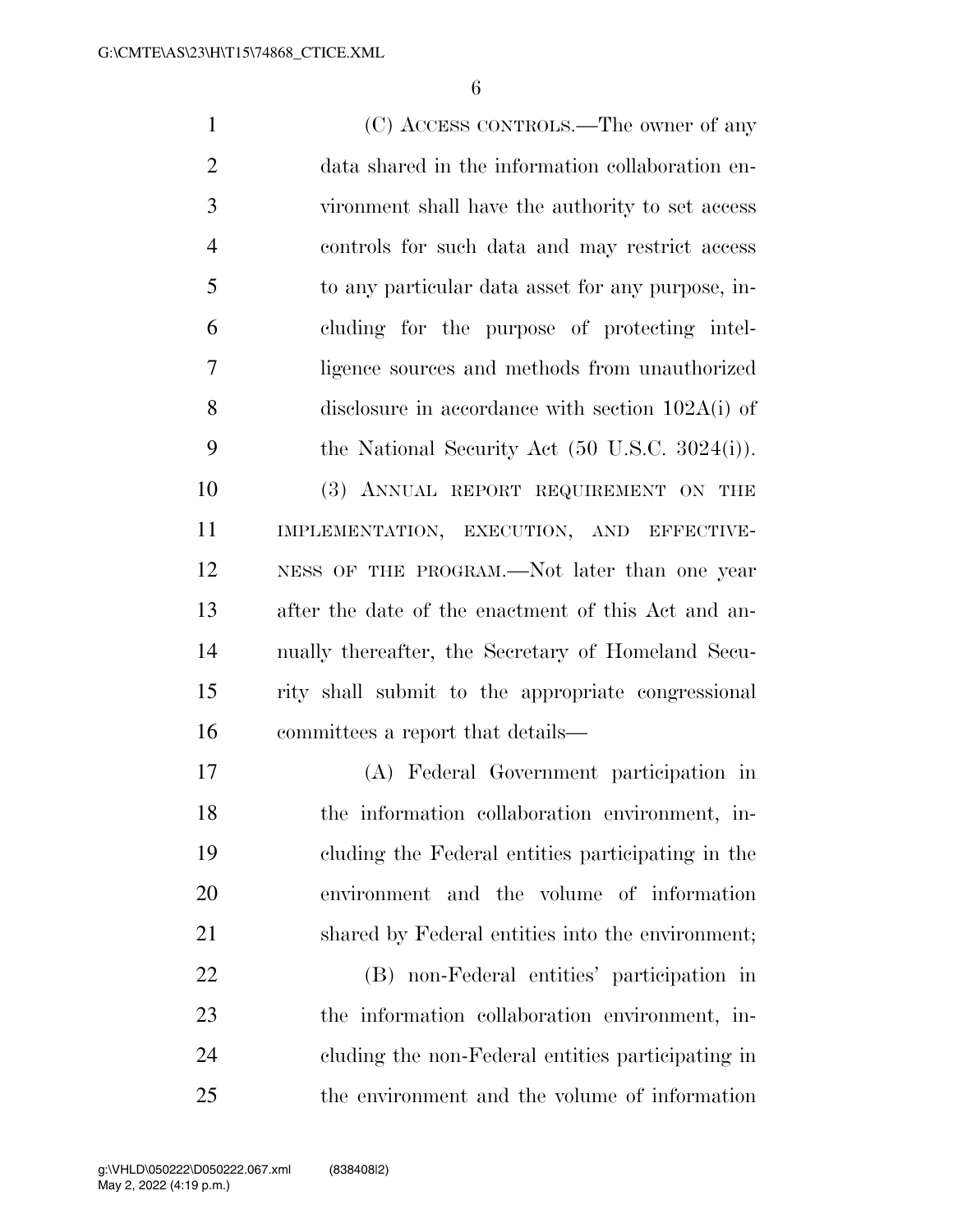| $\mathbf{1}$   | shared by non-Federal entities into the environ-      |
|----------------|-------------------------------------------------------|
| $\overline{2}$ | ment;                                                 |
| 3              | (C) the impact of the information collabo-            |
| $\overline{4}$ | ration environment on positive security out-          |
| 5              | comes for the Federal Government and non-             |
| 6              | Federal entities;                                     |
| 7              | (D) barriers identified to fully realizing the        |
| 8              | benefit of the information collaboration environ-     |
| 9              | ment for both the Federal Government and              |
| 10             | non-Federal entities;                                 |
| 11             | (E) additional authorities or resources nec-          |
| 12             | essary to successfully execute the information        |
| 13             | collaboration environment; and                        |
| 14             | (F) identified shortcomings or risks to               |
| 15             | data security and privacy, and the steps nec-         |
| 16             | essary to improve the mitigation of such short-       |
| 17             | comings or risks.                                     |
| 18             | (c) CYBER THREAT DATA INTEROPERABILITY COUN-          |
| 19             | $CLL$ .                                               |
| 20             | (1) ESTABLISHMENT.—There is established an            |
| 21             | interagency council, to be known as the "Cyber"       |
| 22             | Threat Data Interoperability Council" (in this sub-   |
| 23             | section referred to as the "council"), chaired by the |
| 24             | National Cyber Director, to establish data interoper- |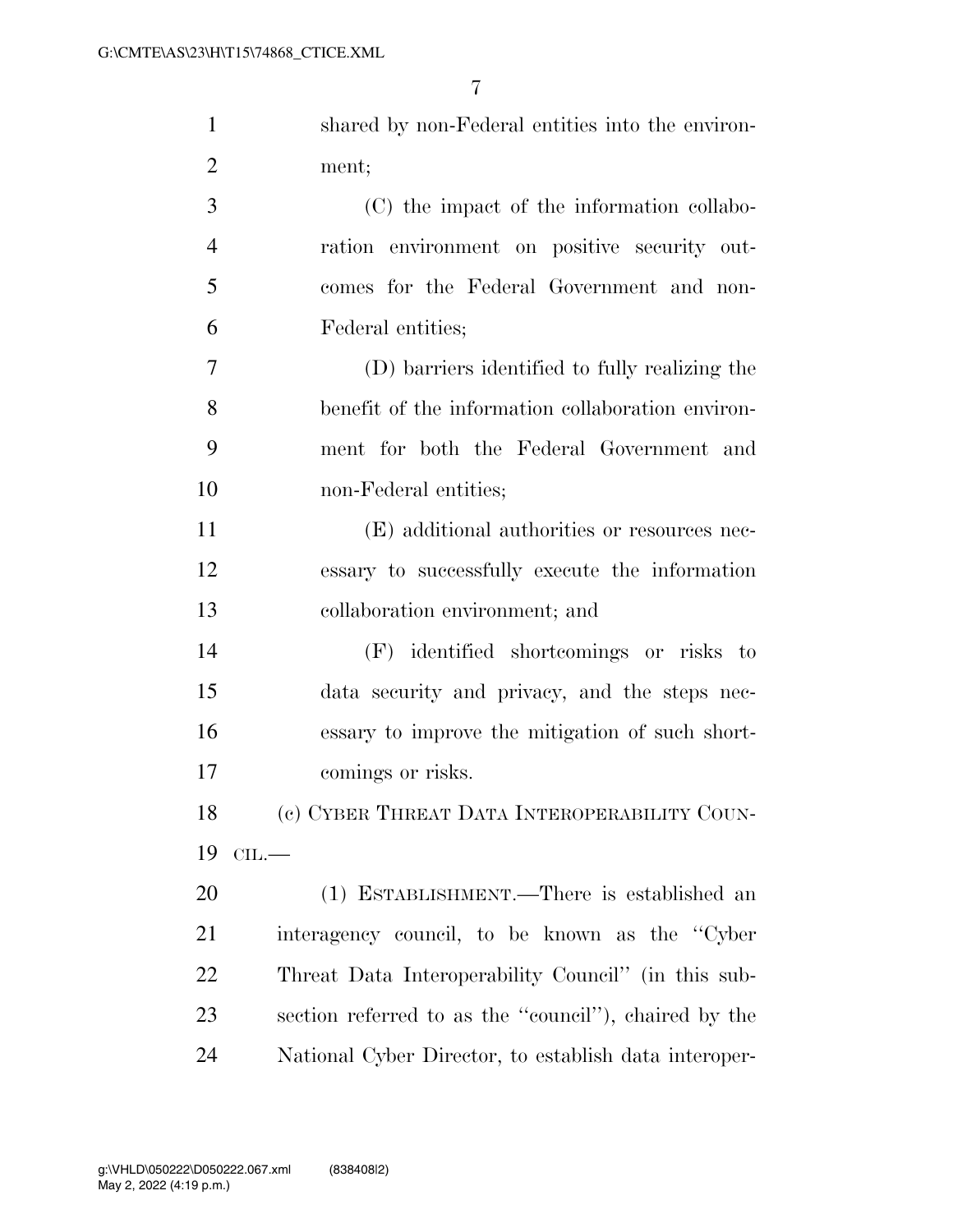|   | ability requirements for data streams to be accessed |
|---|------------------------------------------------------|
| 2 | in the information collaboration environment.        |
|   |                                                      |

(2) MEMBERSHIP.—

 (A) PRINCIPAL MEMBERS.—In addition to the National Cyber Director, the council shall have as its principal members the Secretary of Homeland Security, the Attorney General, the Director of National Intelligence, and the Sec-retary of Defense.

 (B) ADDITIONAL FEDERAL MEMBERS.— Based on recommendations submitted by the principal members, the National Cyber Director shall identify and appoint council members from Federal entities that oversee programs that generate, collect, disseminate, or analyze data or information related to cybersecurity risks and cybersecurity threats.

 (C) ADVISORY MEMBERS.—The National Cyber Director shall identify and appoint advi- sory members from non-Federal entities that shall advise the council based on recommenda-22 tions submitted by the principal members.

23 (3) DATA STREAMS.—The council shall identify, designate, and periodically update programs that shall participate in or be interoperable with the in-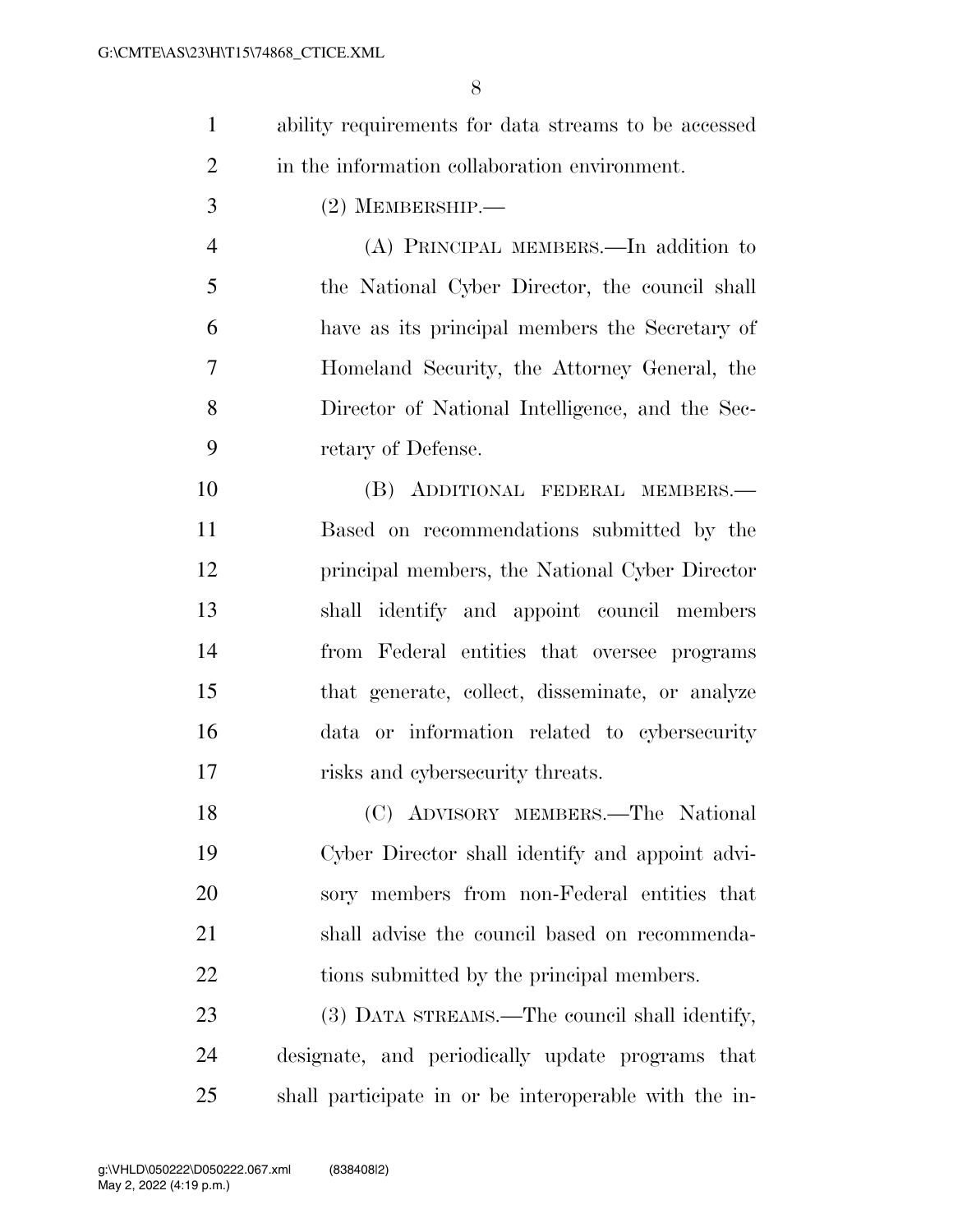| $\mathbf{1}$   | formation collaboration environment, which may in-     |
|----------------|--------------------------------------------------------|
| $\overline{2}$ | clude                                                  |
| 3              | (A) network-monitoring and intrusion de-               |
| $\overline{4}$ | tection programs;                                      |
| 5              | (B) cyber threat indicator sharing pro-                |
| 6              | grams;                                                 |
| $\overline{7}$ | (C) certain network sensor programs or                 |
| 8              | network-monitoring programs;                           |
| 9              | (D) incident response and cybersecurity                |
| 10             | technical assistance programs; or                      |
| 11             | (E) malware forensics and reverse-engi-                |
| 12             | neering programs.                                      |
| 13             | (4) DATA PRIVACY.—The council shall establish          |
| 14             | a committee comprising privacy officers from the       |
| 15             | Department of Homeland Security, the Department        |
| 16             | of Justice, and the Office of the Director of National |
| 17             | Intelligence to establish procedures and data govern-  |
| 18             | ance structures, as necessary, to protect data shared  |
| 19             | in the information collaboration environment, comply   |
| 20             | with Federal regulations and statutes, and respect     |
| 21             | existing consent agreements with public and private    |
| 22             | sector critical infrastructure entities that apply to  |
| 23             | critical infrastructure information.                   |
| 24             | (5) RULE OF CONSTRUCTION.—Nothing in this              |
| 25             | subsection may be construed as changing existing       |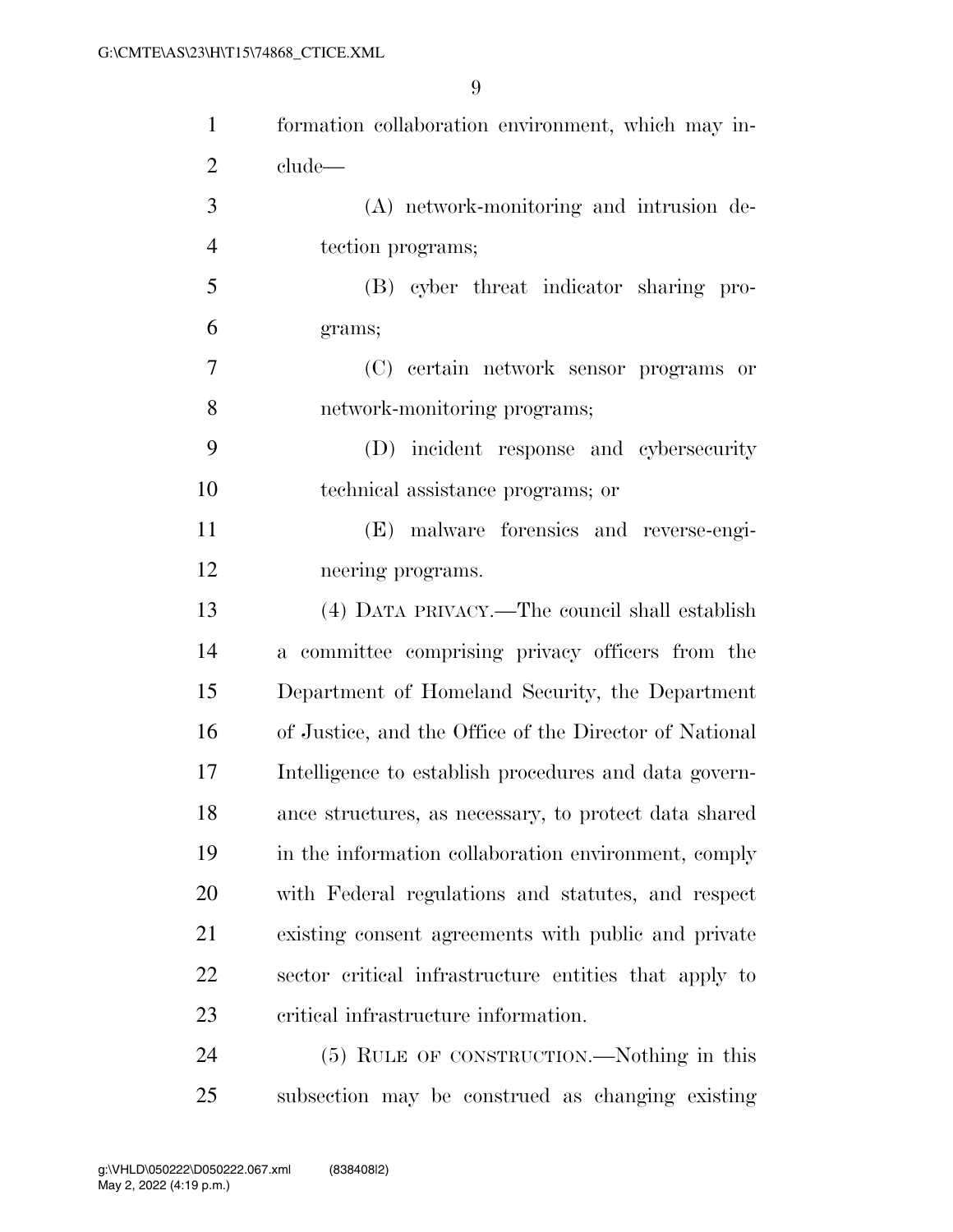| $\mathbf{1}$   | ownership or protection of, or policies and processes |
|----------------|-------------------------------------------------------|
| $\overline{2}$ | for access to, agency data.                           |
| 3              | (d) DEFINITIONS.—In this section:                     |
| $\overline{4}$ | (1) The term "appropriate congressional com-          |
| 5              | mittees" means the following:                         |
| 6              | (A) The Committee on Homeland Security,               |
| 7              | the Committee on the Judiciary, the Committee         |
| 8              | on Armed Services, and the Permanent Select           |
| 9              | Committee on Intelligence of the House of Rep-        |
| 10             | resentatives.                                         |
| 11             | (B) The Committee on Homeland Security                |
| 12             | and Governmental Affairs, the Committee on            |
| 13             | the Judiciary, the Committee on Armed Serv-           |
| 14             | ices, and the Select Committee on Intelligence        |
| 15             | of the Senate.                                        |
| 16             | (2) The term "critical infrastructure informa-        |
| 17             | tion" has the meaning given such term in section      |
| 18             | 2222 of the Homeland Security Act of 2002 (6          |
| 19             | U.S.C. 671).                                          |
| 20             | $(3)$ The term "cyber threat indicator" has the       |
| 21             | meaning given such term in section 102 of the Cy-     |
| 22             | bersecurity Act of $2015$ (6 U.S.C. 1501).            |
| 23             | (4) The term "cybersecurity threat" has the           |
| 24             | meaning given such term in section 102 of the Cy-     |
| 25             | bersecurity Act of $2015$ (6 U.S.C. 1501).            |